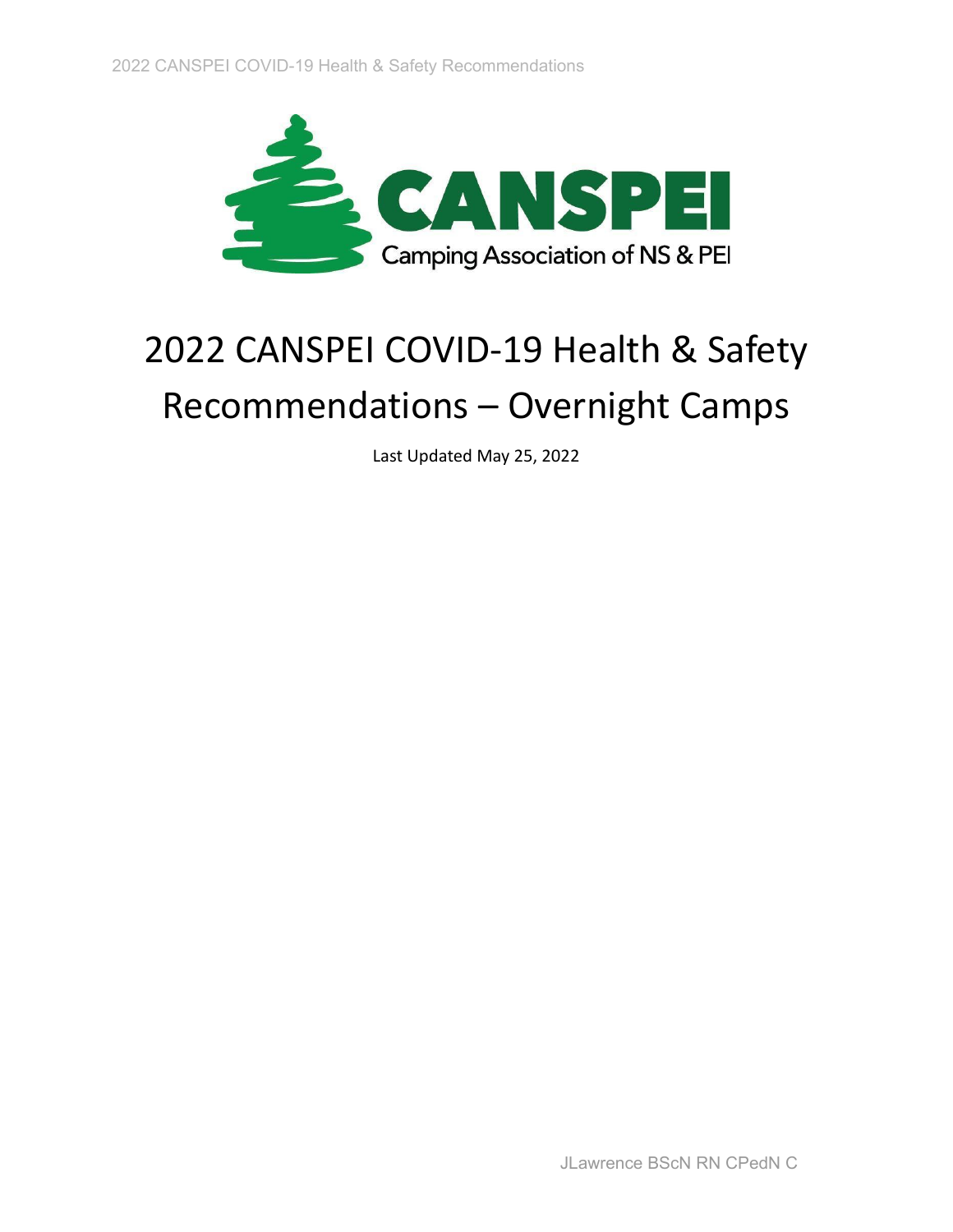These guidelines are meant to support organizations in the delivery of overnight camps, including camps that operate during the summer.

The details in this document are subject to change based on direction from the Office of the Chief Medical Officer of Health. In the event of a localized outbreak or increased community transmission, camp administrators and families should be aware that Public Health may need to stop or require modified delivery of these programs. Depending on the circumstance, this could happen with little notice.

All Nova Scotians must follow the Public Health Order issued by the Chief Medical Officer of Health and direction arising from the Order given under the authority of the Health [Protection](https://nslegislature.ca/sites/default/files/legc/statutes/health%20protection.pdf) Act. Camp operators should follow the guidance in this document and may wish to review other industry protocols to reference and for context.

All of those on Prince Edward Island must follow the Public Health Order issued by the Chief Medical Officer of Health and direction arising from the Order given under the authority of the Health [Protection](https://www.princeedwardisland.ca/sites/default/files/legislation/P-30-1-Public%20Health%20Act.pdf) [Act.](https://www.princeedwardisland.ca/sites/default/files/legislation/P-30-1-Public%20Health%20Act.pdf) Camp operators should follow the guidance in this document and may wish to review other industry protocols to reference and for context. May 20, 2022 Prevention and [Self-Isolation](https://www.princeedwardisland.ca/sites/default/files/publications/covid-19_prevention_and_self_isolation_order.pdf) Order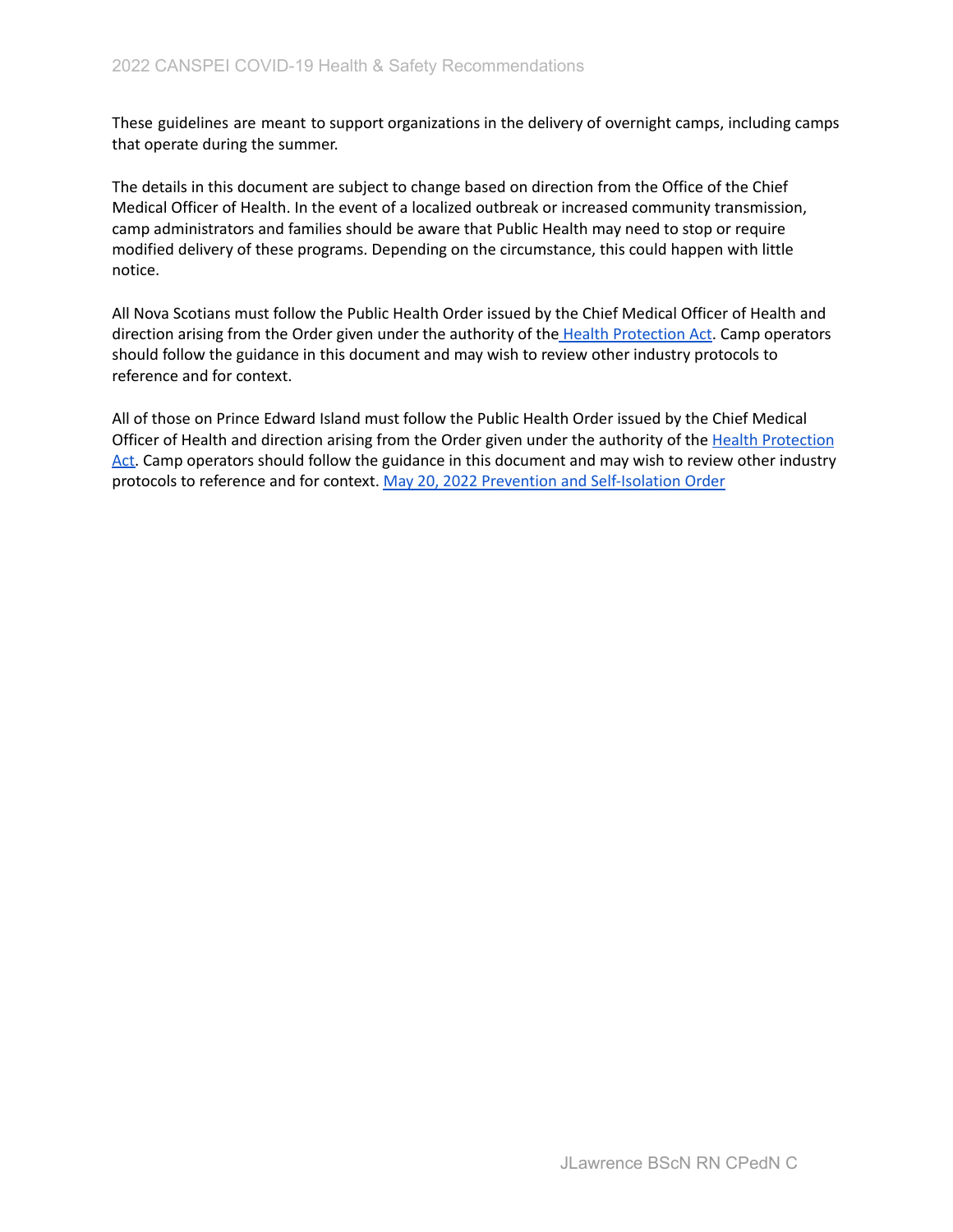| <b>Introduction</b>                                                                                                                                                                                                                                                                                                                                                                                                                                                                                                                                                                                                                                                                                                                                                          | 3                       |
|------------------------------------------------------------------------------------------------------------------------------------------------------------------------------------------------------------------------------------------------------------------------------------------------------------------------------------------------------------------------------------------------------------------------------------------------------------------------------------------------------------------------------------------------------------------------------------------------------------------------------------------------------------------------------------------------------------------------------------------------------------------------------|-------------------------|
| Guidance                                                                                                                                                                                                                                                                                                                                                                                                                                                                                                                                                                                                                                                                                                                                                                     | $\overline{4}$          |
| <b>Resources</b>                                                                                                                                                                                                                                                                                                                                                                                                                                                                                                                                                                                                                                                                                                                                                             | $\overline{\mathbf{4}}$ |
| <b>Statements &amp; Rationales</b>                                                                                                                                                                                                                                                                                                                                                                                                                                                                                                                                                                                                                                                                                                                                           | $\overline{\mathbf{4}}$ |
| <b>Statement 1: COVID19 Vaccinations are not mandatory for campers in 2022 but highly</b><br>encouraged. Each camp is able to set their own guidelines regarding COVID-19<br>Vaccinations.                                                                                                                                                                                                                                                                                                                                                                                                                                                                                                                                                                                   | $\overline{\mathbf{4}}$ |
| <b>Statement 2:</b> Rapid testing the morning prior to camp is encouraged for campers, staff and<br>volunteers.                                                                                                                                                                                                                                                                                                                                                                                                                                                                                                                                                                                                                                                              | 5                       |
| <b>Statement 3:</b> Symptoms and screening tools are recommended to use 24h prior to the<br>beginning of the session for campers, staff and volunteers. Campers, staff and volunteers<br>with symptoms, even with negative tests, should NOT be on site. Records of this are<br>recommended for retention.                                                                                                                                                                                                                                                                                                                                                                                                                                                                   | 5                       |
| <b>Statement 4:</b> During periods of high volume contact, such as drop off and pick up, it is<br>recommended that staff and volunteers wear masks. Parents/guardians will be asked to<br>wear masks during the registration process. Additionally, encouraging each camper<br>family/guardian group to limit drop off to one (1) adult.                                                                                                                                                                                                                                                                                                                                                                                                                                     | 6                       |
| <b>Statement 5:</b> If symptoms of COVID19 arise in a camper during a camp session, the most<br>responsible healthcare provider on site should immediately don a mask, have the individual<br>don a mask, isolate the individual(s), follow provincial guidelines for testing, and collaborate<br>with the Summer Camp Director or designate to contact the affected camper's<br>family/guardians for pick up and Public Health guidance. If symptoms of COVID19 arise in a<br>staff/volunteer during a camp session, the most responsible healthcare provider on site<br>should immediately isolate the individual(s), follow provincial guidelines for testing, and<br>collaborate with the Summer Camp Director to perform testing. Public Health should be<br>contacted. | $\overline{7}$          |
| <b>Statement 6:</b> When possible, activities are recommended to be done outside or in a<br>well-ventilated area.                                                                                                                                                                                                                                                                                                                                                                                                                                                                                                                                                                                                                                                            | $\overline{7}$          |
| <b>Statement 7:</b> High-contact surface areas must be cleaned and sanitized at least once a day.<br>This should be recorded and retained in camp records.                                                                                                                                                                                                                                                                                                                                                                                                                                                                                                                                                                                                                   | 8                       |
| Statement 8: Hand Hygiene products and guidelines are mandatory to be available to<br>campers, staff and volunteers during the duration of the camp session.                                                                                                                                                                                                                                                                                                                                                                                                                                                                                                                                                                                                                 | 9                       |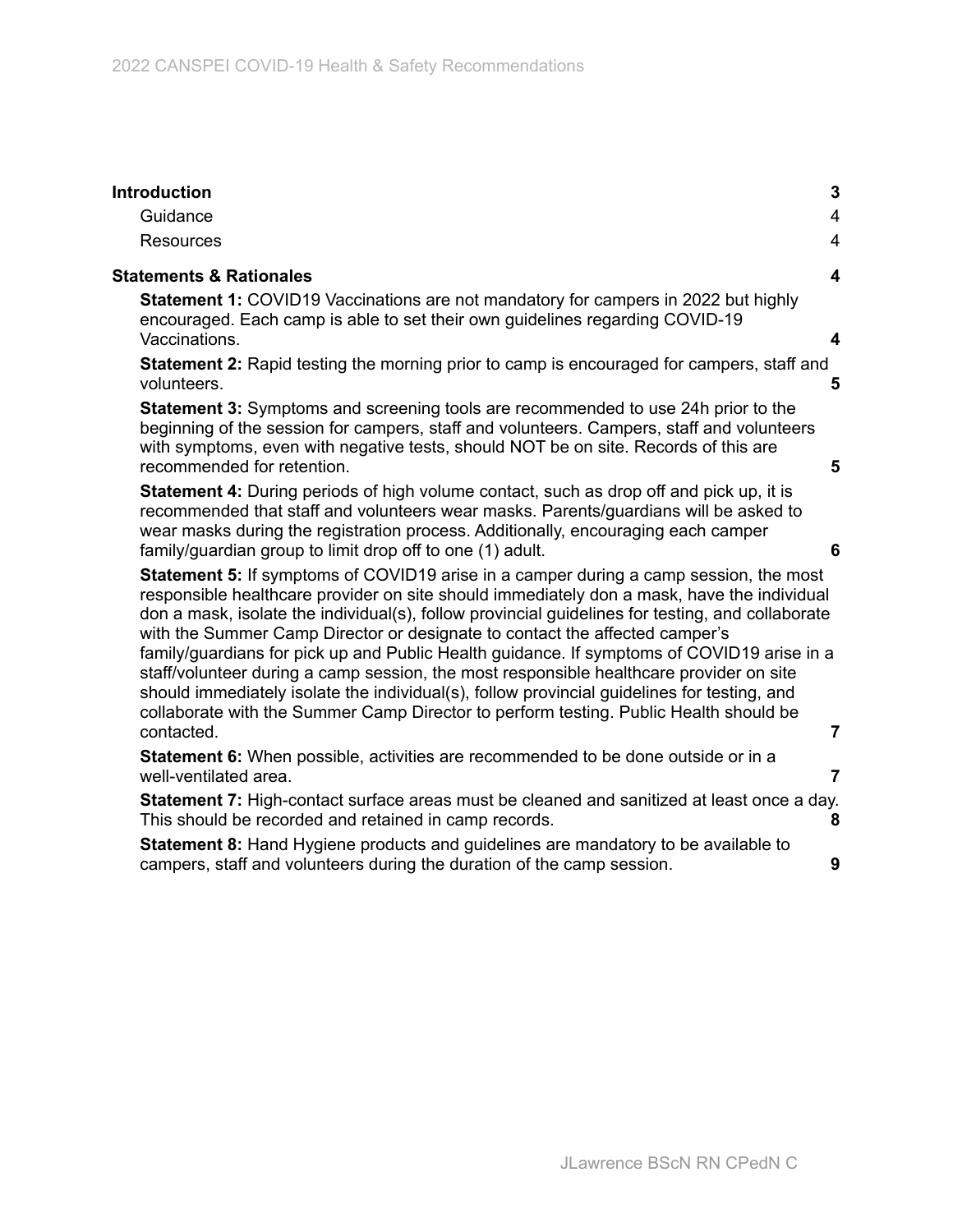## **Introduction**

The Camping Association of Nova Scotia & Prince Edward Island (CANSPEI) is composed of over 40 camps, including traditional, faith-based, not-for-profit, and specialty. We believe that safe and quality camp experiences play an integral role in the development of children, youth, and adults and contribute to healthy communities. CANSPEI is committed to providing personal development, networking, and collaboration opportunities for its members. We are also an affiliate of the Canadian Camping Association.

CANSPEI is committed to supporting camps in Nova Scotia during the COVID-19 pandemic in whatever way possible, including through the development of these Overnight Camp Guidelines. This document is to be used in addition to the health and safety standards laid out for camps in the [CANSPEI](https://www.canspei.ca/accreditation-standards) Accreditation Standards. CANSPEI [Accreditation](https://www.canspei.ca/accreditation-standards) Standards

#### <span id="page-3-0"></span>Guidance

This document provides guidance for camps offering overnight camp services to prevent the transmission of COVID-19 and maintain safe and healthy environments for campers and staff during the pandemic. The practices outlined in this document are based on recommendations and orders from the Nova Scotia Department of Health & Wellness and other industry associations. Before resuming operations, camps must develop their own plan of how they will meet these guidelines. Individual camp guidelines are not reviewed by CANSPEI or their Directors, but must align with the CANSPEI and provincial guidelines

The guidance is given in statements, followed by the rationale for the statement provided. The rationale for the statement is summarized, but can be found within the references listed or linked within the text.

#### <span id="page-3-1"></span>Resources

Nova Scotia: Coronavirus [\(COVID-19\):](https://novascotia.ca/coronavirus/avoiding-infection/#stay-home-if-you-feel-sick) Protect Yourself & Others

PEI: Step 3: COVID-19 Public Health [Guidelines](https://www.princeedwardisland.ca/en/information/health-and-wellness/step-3-covid-19-public-health-guidance)

PEI: Licensed Childcare Centre [Guidance](https://www.princeedwardisland.ca/en/information/health-and-wellness/licensed-child-care-centre-guidance)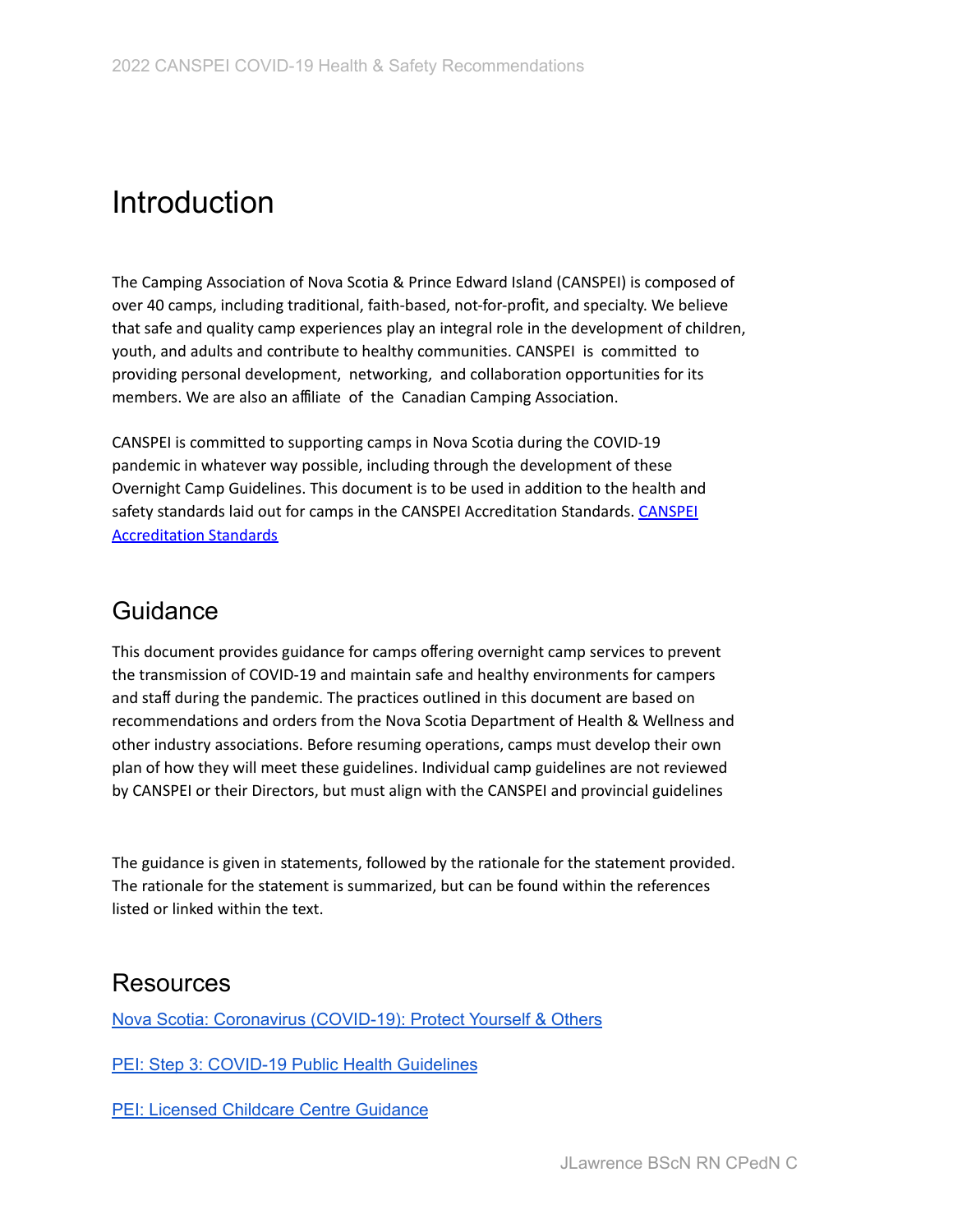## <span id="page-4-0"></span>Statements & Rationales

- <span id="page-4-1"></span>● Statement 1: COVID19 Vaccinations are not mandatory for campers in 2022 but highly encouraged. *Each camp is able to set their own guidelines regarding COVID-19 Vaccinations.*
	- Nova Scotia Rational: COVID19 Vaccinations are recommended for all eligible Nova Scotians to receive to prevent illness and serious disease. However there is a privilege of education, access and understanding that comes with vaccinations. Camper's don't control their ability to receive vaccines, parents do. Nonetheless, we encourage inquiring with families regarding vaccine status to support statistics, advocacy and understanding of the relationship between vaccines and COVID-19 this summer. Additionally, if a camper has recently recovered from COVID-19 this is supportive to know.
	- PEI Rational: In PEI, keeping COVID-19 vaccinations up-to-date is the best defense against COVID-19. With a full series of vaccines, including boosters, most people will be well protected against COVID-19, meaning the risk of serious illness is much lower. Keeping COVID-19 vaccinations up-to-date does not change your risk of exposure to the virus in the community. The more individuals in PEI who are immunized, the more protection we have and the better we protect our health system.

### <span id="page-4-2"></span>• Statement 2: Rapid testing the morning prior to camp is *encouraged* for campers, staff and volunteers.

○ Nova Scotia Rationale: Rapid testing is available in most communities and gives a 24h snapshot of the presence of illness. This is an easy way to prevent COVID19 at camp in individuals who may not exhibit signs and symptoms prior to positive testing. Camp is a high-risk area where children and staff interact, similar to that in school. When around a vulnerable population, you should maintain healthy habits like gathering safely, wearing a mask and COVID-19 rapid testing. Please seek Provincial Public Health guidelines for testing if campers, staff or volunteers have previously tested positive for COVID19.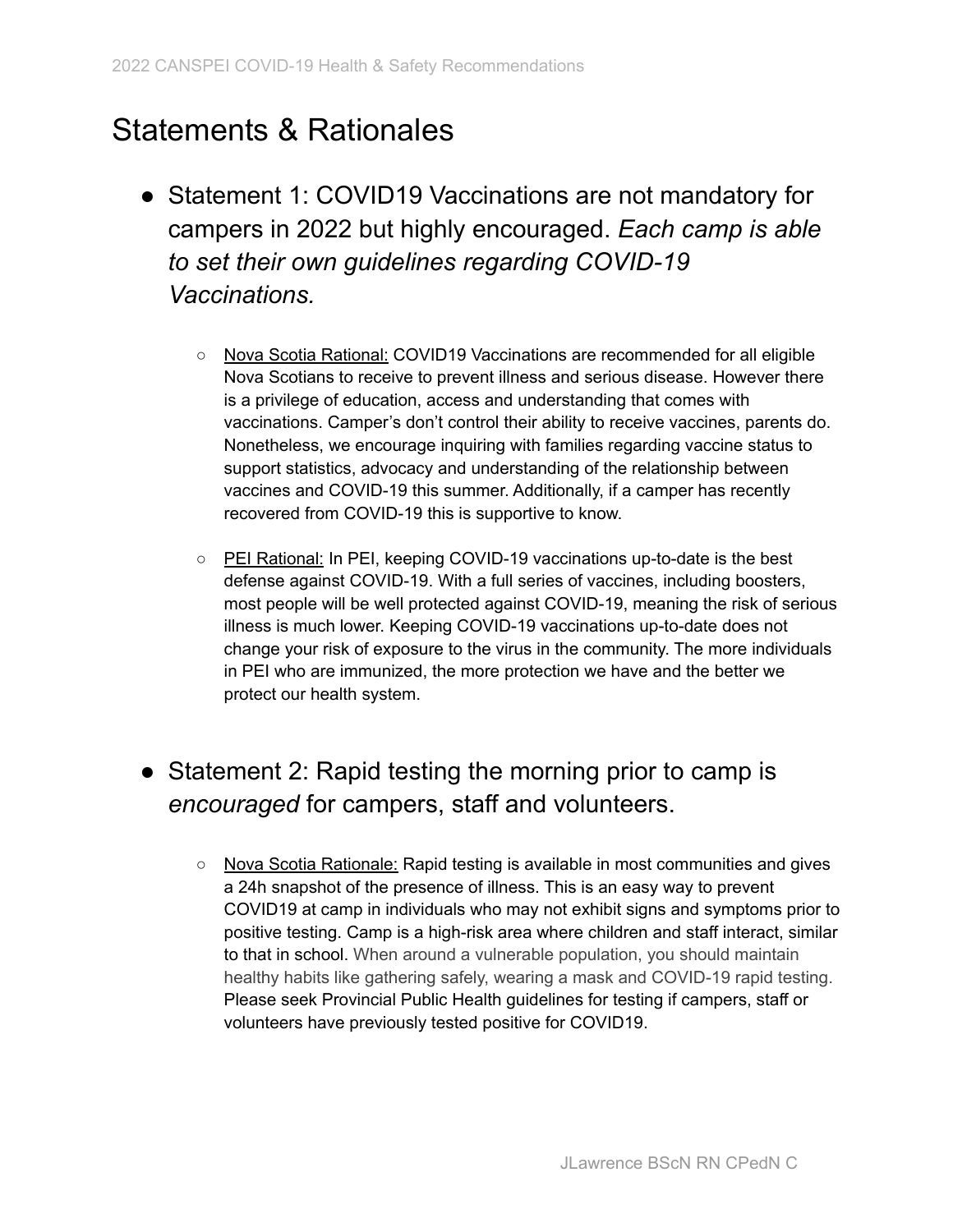- PEI Rationale: Although rapid testing is not mandatory, it is available for those who wish to test prior to attending a [childcare](https://www.princeedwardisland.ca/en/information/health-and-wellness/licensed-child-care-centre-guidance) center, which is a similar environment to overnight camps.
- <span id="page-5-0"></span>• Statement 3: Symptoms and screening tools are recommended to use 24h prior to the beginning of the session for campers, staff and volunteers. Campers, staff and volunteers with symptoms, even with negative tests, should NOT be on site. Records of this are recommended for retention.
	- Nova Scotia Rationale: These tools highlight signs and symptoms that campers, staff and volunteers may experience if infected with COVID19.
	- Nova Scotia [Screening](https://covid-self-assessment.novascotia.ca/en) Tool
	- PEI Rationale: Daily self-screening for symptoms of COVID-19 using the COVID-19 symptom screening tool is recommended for staff, children and visitors.
	- PEI [Screening](https://assessment.princeedwardisland.ca/) Tool
- <span id="page-5-1"></span>• Statement 4: During periods of high volume contact, such as drop off and pick up, it is recommended that staff and volunteers wear masks. Parents/guardians will be asked to wear masks during the registration process. Additionally, encouraging each camper family/guardian group to limit drop off to one (1) adult.
	- Nova Scotia & PEI Rationale: Decreasing the amount of individuals that staff and volunteers come in contact with decreases the risk of exposure to COVID19. Smaller, less crowded, gatherings pose less risk compared to larger, more crowded gatherings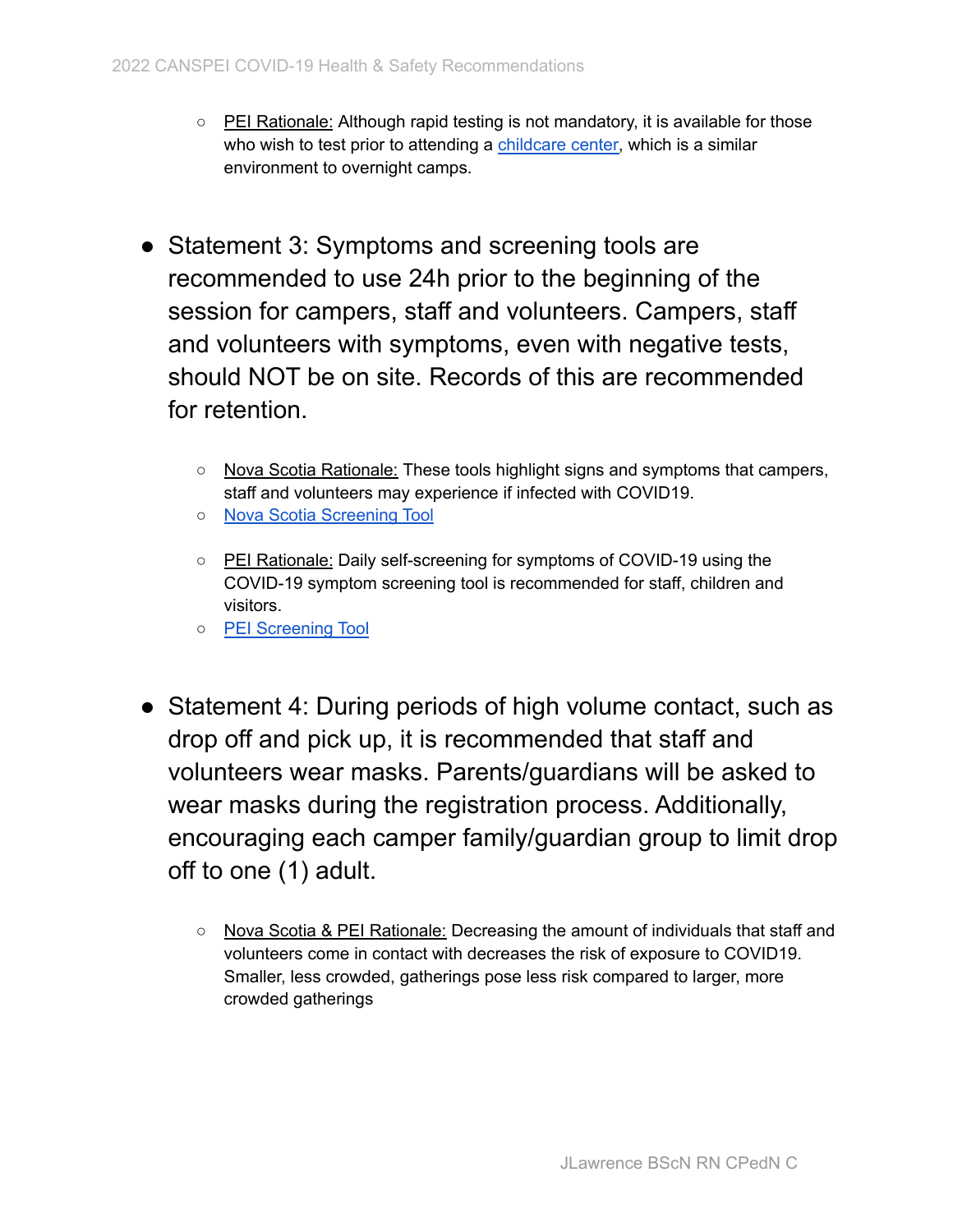- Statement 5: If symptoms of COVID19 arise in a camper during a camp session, the most responsible healthcare provider on site should immediately don a mask, have the individual don a mask, isolate the individual(s), follow provincial guidelines for testing, and collaborate with the Summer Camp Director or designate to contact the affected camper's family/guardians for pick up and Public Health guidance. If symptoms of COVID19 arise in a staff/volunteer during a camp session, the most responsible healthcare provider on site should immediately isolate the individual(s), follow provincial guidelines for testing, and collaborate with the Summer Camp Director to perform testing. Public Health should be contacted.
	- o Nova Scotia Rationale: If you have symptoms, you are recommended to self-isolate immediately and book a test. Follow the quidelines outlined for Nova [Scotia](https://novascotia.ca/coronavirus/symptoms-and-testing/#symptoms) when symptomatic. Those indicated as a "close [contact"](https://www.nshealth.ca/coronavirus) will follow guidelines as posted for testing and self-monitoring for symptoms as supported by the most responsible healthcare provider on site.
	- $\Omega$
	- PEI Rationale: If you have symptoms, you are recommended to self-isolate immediately and book a test. Follow the *[guidelines](https://www.princeedwardisland.ca/en/information/health-and-wellness/covid-19-testing-in-pei) outlined for PEI* when symptomatic. Those indicated as a "close [contact"](https://www.princeedwardisland.ca/en/information/health-and-wellness/covid-19-close-contacts) will follow guidelines as posted for testing and self-monitoring for symptoms as supported by the most responsible healthcare provider on site.
- <span id="page-6-1"></span><span id="page-6-0"></span>• Statement 6: When possible, activities are recommended to be done outside or in a well-ventilated area.
	- Nova Scotia Rationale: gather outdoors when possible or in indoor spaces with good ventilation
	- PEI Rationale: Physical distancing is not required, however, preventing crowding in indoor common spaces is recommended.Open windows when possible, and when weather permits.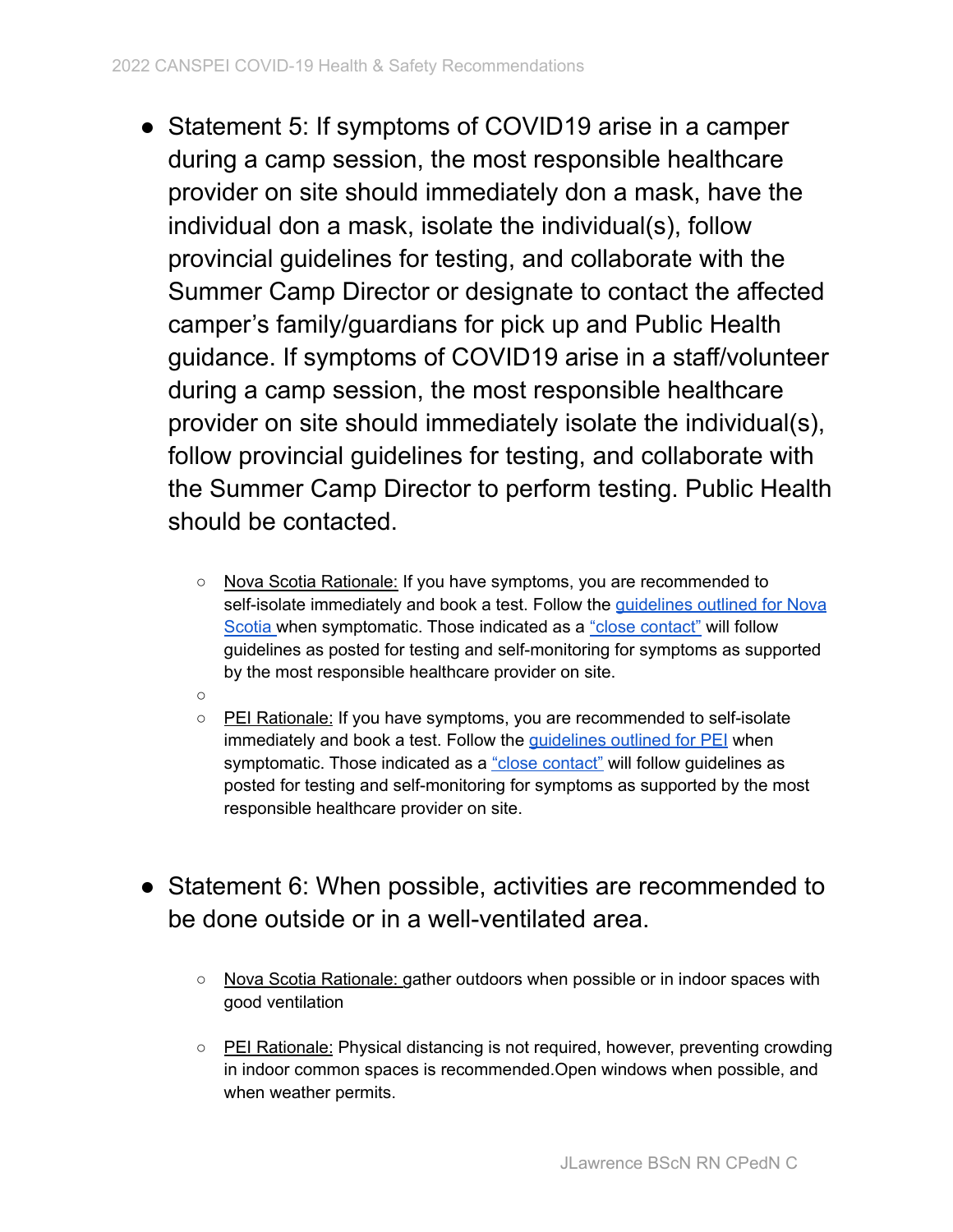- When organizing activities, consider:
	- There is lower risk of transmission of COVID-19 outdoors than indoors.
	- Smaller gatherings pose less risk compared to large gatherings.
	- Less crowded gatherings pose less risk compared to crowded gatherings.
- <span id="page-7-0"></span>● Statement 7: High-contact surface areas must be cleaned and sanitized at least once a day. This should be recorded and retained in camp records.
	- Nova Scotia Rationale:
		- Viruses can live on surfaces for several days. You can reduce the number of germs and reduce your risk of infection by cleaning and disinfecting every day.
		- You should clean the surfaces and objects you touch most frequently at least once a day, or more if needed.
		- Clean and disinfect things like doorknobs, light switches, railings, toilets and tabletops every day. Wash with soapy water first. Then disinfect with household cleaning products, following the directions on the label.
		- If household cleaning products are not available, you can make a diluted bleach solution following the instructions on the bleach label. Or you can make a solution with 5 mL of bleach per 250 mL of water, or 20 mL per litre.
		- You need to mix a fresh batch of the bleach mixture every day for it to work properly.
		- Disinfect phones, remote controls, computers and other handheld devices with 70% alcohol or wipes.
	- PEI Rationale: [Childcare](https://www.princeedwardisland.ca/en/information/health-and-wellness/licensed-child-care-centre-guidance) Maintain enhanced cleaning and disinfection of frequently touched surfaces. Toys should be cleaned when visibly soiled and sanitized as required (at least once weekly). Mouthed toys, or toys that were handled by a sick child or a child exhibiting symptoms of COVID-19 should be cleaned and sanitized after each use.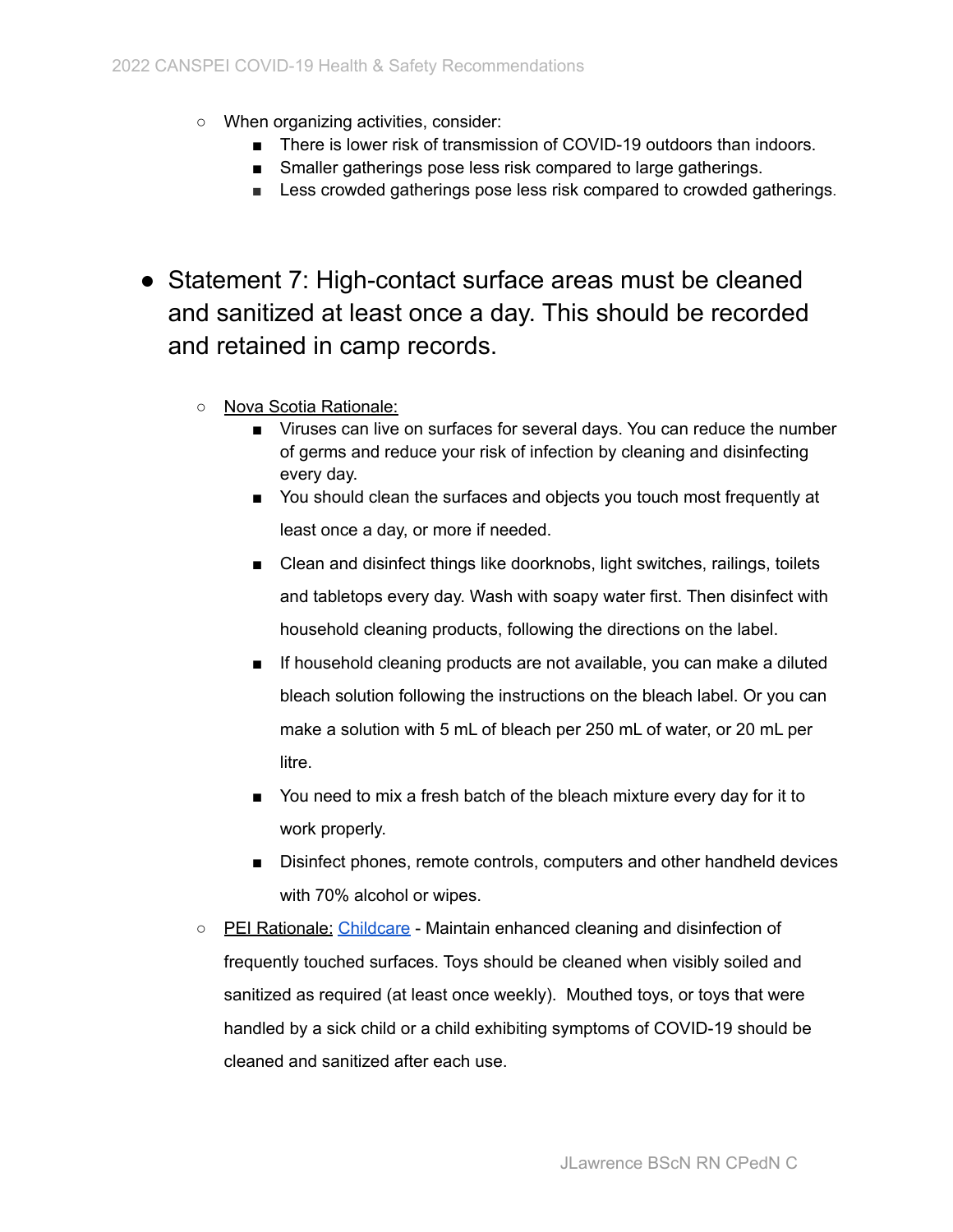- [General](https://www.princeedwardisland.ca/en/information/health-and-wellness/step-3-covid-19-public-health-guidance) Businesses, communities and organizations should continue to conduct regular cleaning and disinfection of frequently touched surfaces, such as handrails, doorknobs, light switches, and other equipment. In addition, cleaning and disinfection supplies can be made accessible to customers and others to self-clean surfaces and equipment.
- <span id="page-8-0"></span>• Statement 8: Hand Hygiene products and guidelines are mandatory to be available to campers, staff and volunteers during the duration of the camp session.
	- Nova Scotia Rationale: Hand Hygiene, as recommended by the Government of Nova Scotia, is a great way to avoid the spread of infection.
		- after blowing your nose, coughing or sneezing
		- after visiting a public place or touching surfaces outside of your home
		- before and after preparing or eating food
		- after handling waste, touching dirty laundry or using the bathroom
		- when your hands look dirty or feel dirty
		- If soap and water are not available, and your hands are not visibly dirty, use an alcohol-based hand sanitizer with at least 60% alcohol. Use enough to cover the fronts and backs of both hands and between all your fingers. Rub your hands together until they feel dry.
	- PEI Rationale: Businesses, communities and organizations may consider continuing to provide hand sanitizer (at least 60% alcohol) or hand washing facilities at entrances and exits and near high touch surfaces, such as elevators, doors and check outs. There should be signage reminding employees, patrons and participants of the importance of proper hand washing/sanitizing and respiratory hygiene.
	- Signage on personal hygiene etiquette such as handwashing, and sneezing and coughing etiquette, should be clearly posted. Alcohol-based hand rub (ABHR) is not recommended for routine use by children in child care centres but should be readily available for use by parents, visitors and staff.